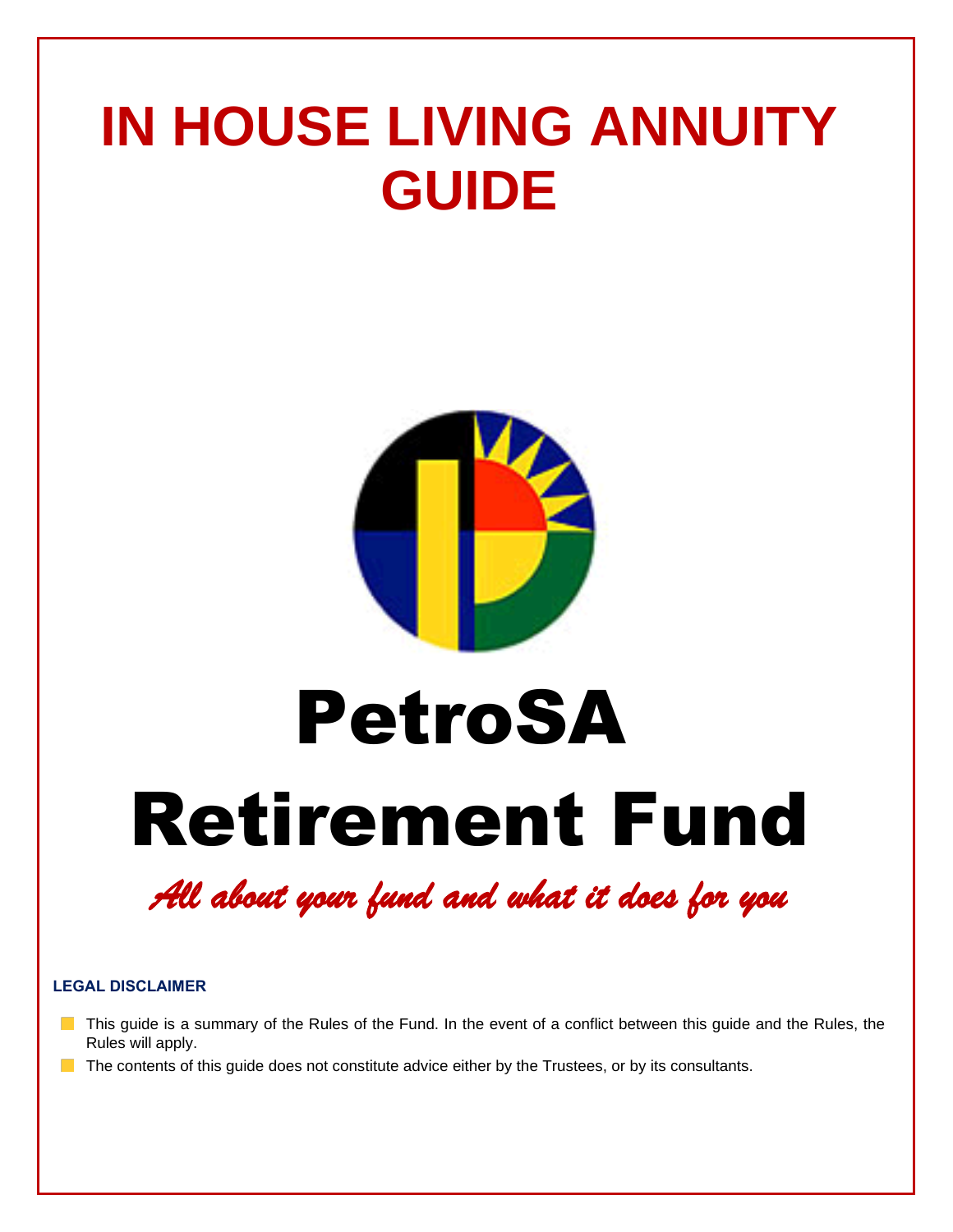### **IN-HOUSE LIVING ANNUITY**

### **Congratulations on your retirement from the Fund!**

If you are considering a living annuity, there are some decisions which you will need to make. You will need to decide:

How much to take as a pension every year and how often this should be paid Where to invest your capital

These are detailed further below.

 $\mathcal{L}_{\mathcal{A}}$ 

In addition, you must complete **the nomination of beneficiary form** which will be used in the payment of death benefits.

As a reminder, the living annuity functions like an Investment Account. This means that there are NO guarantees that it will be sufficient to pay you a pension until your death and your pension MAY run out.

**YOUR LIVING ANNUITY BALANCE = OPENING CAPITAL VALUE – PENSION PAYMENTS + INVESTMENT RETURNS - COSTS**

### **OPENING CAPITAL VALUE**

This is the value of your retirement benefit in the Fund less any cash which you choose to take at retirement (subject to the tax laws). The more cash you choose to take at retirement, the less you have left to fund a pension fo the rest of your life.

### **PENSION PAYMENTS (DRAW-DOWN)**

When you choose a living annuity, you must choose

- $\mathcal{L}_{\mathcal{A}}$ How much pension you wish to take per year
	- How often do you wish for this to be paid (monthly / quarterly / Bi-annually / annually)

How much pension to take per year is called a **draw-down rate** and is expressed as a percentage of your capital value. So for example if you want a pension of R10,000 per year and you have a capital value of R200,000 then the drawdown percentage will be 5% (10,000 / 200,000).

The SARS requirements are that the draw-down rate is between 2.5% and 17.5%.

In choosing a suitable drawdown, you should take financial advice to make sure that your money does not run out. The higher the draw-down elected, the higher the chance of running out of capital quicker. For example if you choose a drawdown of 17.5%, it is likely that your pension will start to reduce by year 2 and your capital will be depleted by year 5 (unless there are phenomenal investment returns in which case this may be slightly longer).

### **NOTE:**

The Financial Service Conduct Authority (FSCA) has recently released a "Draft Conduct Standard" on appropriate living annuity draw downs.

These draw-downs (as shown in the tables below) will not be enforced in the case of the in-house PetroSA Retirement Fund Living Annuitants. However, it is important that all members understand that these draw-downs, are what the FSCA would ideally like to see all Living Annuitants abide by. The Fund strobgly encourages all living annuitants to try to adhere to these draw-down guidelines.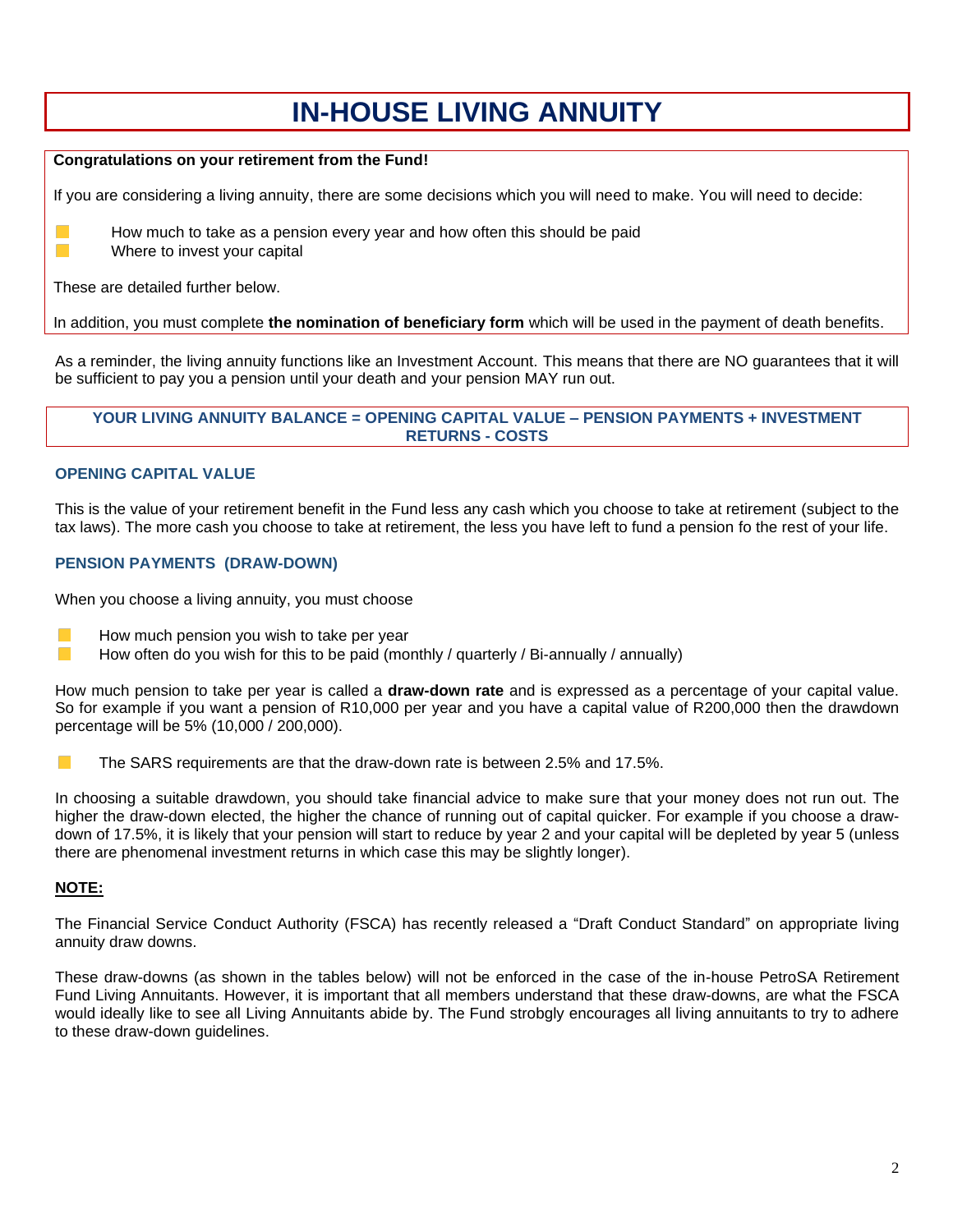### **Recommended draw-down Recommended maximun** Rates **Rates Rates draw-down limits**

| Age             | Draw-down | Age | Draw-down |
|-----------------|-----------|-----|-----------|
| 55              | 4.0%      | 55  | 6.5%      |
| 60              | 4.5%      | 60  | 7.0%      |
| 65              | 5.0%      | 65  | 8.0%      |
| 70              | 5.0%      | 70  | 8.0%      |
| 75              | 5.5%      | 75  | 8.5%      |
| $\overline{80}$ | 6.0%      | 80  | 9.5%      |
| 85              | 7.0%      | 85  | 11.5%     |

You will need to review the draw-down every year on your living annuity anniversary. The Fund will remind you of this and provide some guidance around areasonable level of drawdown. **If you do not return the form, your drawdown will be set at the lower of your previously elected drawdown and the drawdown which maintains the pension amount at the same Rand value.**

**INVESTMENTS** The Fund offers you **MEMBER INVESTMENT CHOICE.** You need to decide which portfolios you want the contributions to be invested in from a range of portfolios (combinations are also permitted) as highlighted in the table below.

| Portfolio name                           | <b>Target return and comment</b>                                                                                                                                                                                                                                                                                                     | Asset allocation (as at 30 June 2021)                                                                                                                                                                                                                                                                                                           |
|------------------------------------------|--------------------------------------------------------------------------------------------------------------------------------------------------------------------------------------------------------------------------------------------------------------------------------------------------------------------------------------|-------------------------------------------------------------------------------------------------------------------------------------------------------------------------------------------------------------------------------------------------------------------------------------------------------------------------------------------------|
| <b>Market Linked</b><br><b>Portfolio</b> | Target return CPI + 5% per annum over<br>a rolling 7 year period<br>Highest potential return; highest<br>volatility; highest chance of negative<br>returns over short periods<br>Most appropriate for long term investing<br>$($ >10 years $)$                                                                                       | Strategic asset allocation determined by the<br>Board.<br>46% SA equities (managed equally by Allan<br>Gray, Coronation and Abax)<br>24% SA bonds (managed by Ninety One<br>(37.5%), Coronation (37.5%) and Futuregrowth<br>(25%)<br>30% offshore (various managers across bonds<br>$(15%)$ ; equity $(67.5%)$ ; listed infrastructure $(7.5%)$ |
| <b>Stable Portfolio</b>                  |                                                                                                                                                                                                                                                                                                                                      | and listed property (10%))                                                                                                                                                                                                                                                                                                                      |
|                                          | Target return of CPI + 3% per annum<br>over a rolling 3 year period<br>Lower volatility than the Market Linked<br>portfolio                                                                                                                                                                                                          | Actual asset allocation determined by the<br>managers.<br>19.2% SA equity + 1.8% SA property<br>40.5% SA bonds + 6.5% SA cash<br>29.3% offshore + 2.7% other (commodities and<br>hedge funds)<br>(managed by Allan Gray (33.3%), Coronation<br>(33.3%) and Ninety One (33.3%)                                                                   |
| <b>Money Market</b><br><b>Portfolio</b>  | Target Return of CPI + 1% per annum<br>Least appropriate for long term<br>investing<br>Most chance of capital preservation                                                                                                                                                                                                           | 100% SA cash and money market instruments<br>(managed by Ninety One)                                                                                                                                                                                                                                                                            |
| Shari'ah Portfolio                       | Target returns of $CPI + 4%$ per annum<br>over a rolling 5 year period<br>Adheres to Shari'ah principles of the<br>ban of interest and the ban on<br>investment in certain sectors - eg<br>conventional financial, alcohol and<br>tobacco; non-halaal food production;<br>some entertainment (eg casinos) and<br>arms manufacturing. | Strategic asset allocation determined by the<br>manager<br>37.8% SA equities + 4.5% commodities +<br>31.6% SA cash +<br>22.6% offshore equities + 3.6% offshore sukuk<br>(managed by 27Four Investment Managers)                                                                                                                                |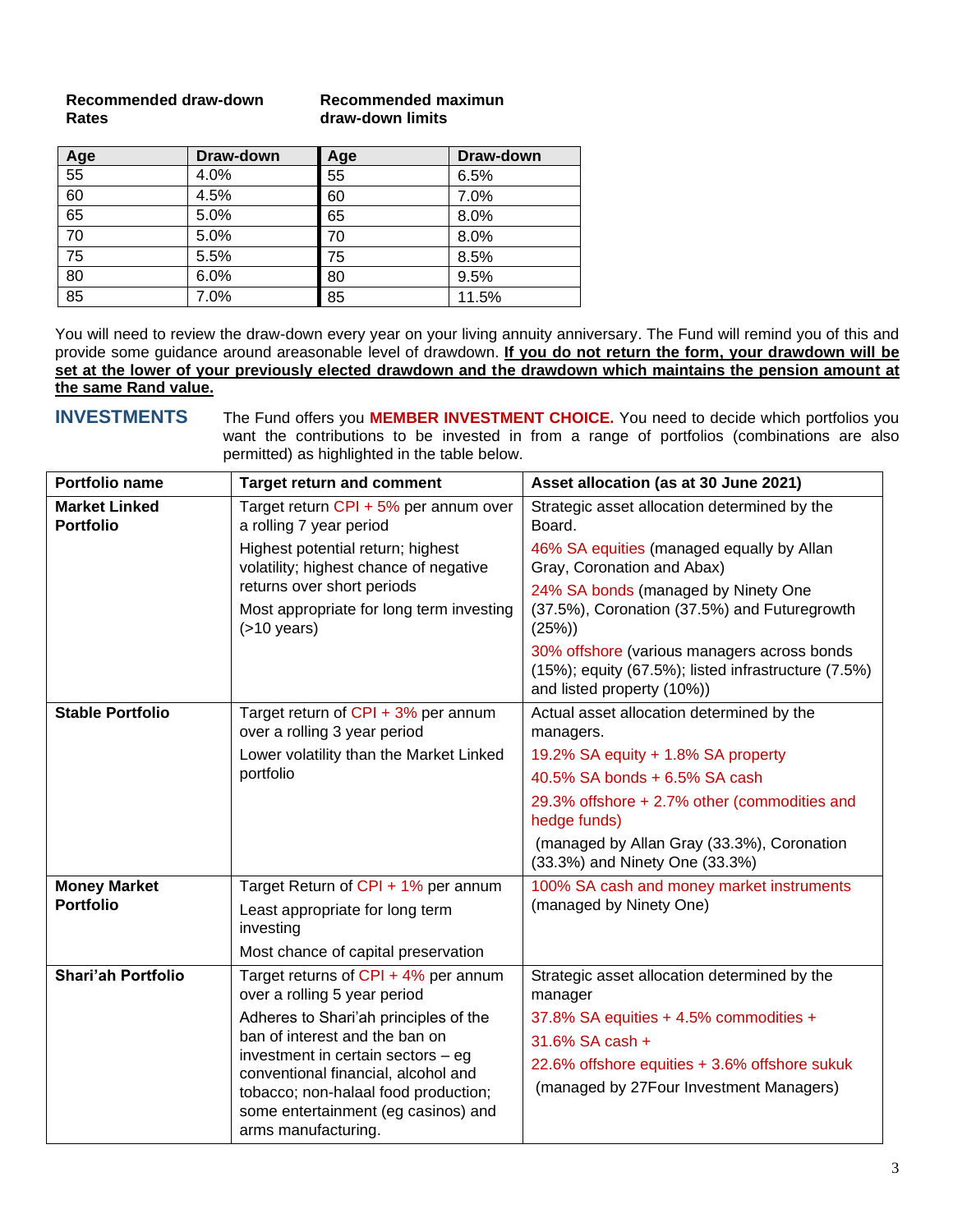You can change the investment choice at any time (costs of changing are shown on page 6).

If you do not make this choice your capital value will be invested in the same portfolio as it was invested in prior to retirement.

If you select more than one portfolio, the draw-down will be applied pro-rata to each investment portfolio balance i.e. each portfolio will be debited with the same draw-down %. Expenses will be applied proportionately to your various investment portfolios.

### **YOUR LIVING ANNUITY BENEFITS**

The Fund will pay benefits on the following events:

| <b>PENSION</b>        |                                                                                                                                                          |  |
|-----------------------|----------------------------------------------------------------------------------------------------------------------------------------------------------|--|
| When?                 | Based on the frequency of payment which you elect until capital runs out                                                                                 |  |
| What?                 | Draw-down percentage which you elect every year (between 2.5% and 17.5%) multiplied by your living<br>annuity balance (on the previous anniversary date) |  |
| How?                  | The benefit will be paid into your bank account (after paying any tax)                                                                                   |  |
| <b>DEATH BENEFITS</b> |                                                                                                                                                          |  |
| When?                 | When you die while being a pensioner of the Fund                                                                                                         |  |

| .     | This is you are mimo boing a poncion of the Fand                                                           |
|-------|------------------------------------------------------------------------------------------------------------|
| What? | Your living annuity balance                                                                                |
| How?  | The Trustees will allocate your death benefits in line with Section 37 C of the Pension Funds Act (but may |
|       | be guided by your beneficiary nomination form)                                                             |

### **TRANSFER BENEFITS**

| When?    | You can choose at ANY point to transfer your benefits to an external (OUT OF FUND) life or living annuity |
|----------|-----------------------------------------------------------------------------------------------------------|
| What?    | Your living annuity balance                                                                               |
| $H_{OM}$ | You can transfer the full benefit to an external life or living appuity (or a combination of the two)     |

**How?** You can transfer the full benefit to an external life or living annuity (or a combination of the two)

The differences between the IN FUND living annuity (provided by PetroSA Retirement Fund) and an OUT OF FUND living annuity (provided by insurers or asset managers) are shown below:

| <b>PetroSA Retirement Fund</b>                                                                                                                                                                                 | <b>External</b>                                                                                                |
|----------------------------------------------------------------------------------------------------------------------------------------------------------------------------------------------------------------|----------------------------------------------------------------------------------------------------------------|
| Stay invested in the PetroSA Retirment Fund portfolios                                                                                                                                                         | Wide choice of portfolios available                                                                            |
| Lower fees                                                                                                                                                                                                     | Higher fees                                                                                                    |
| No commission is payable                                                                                                                                                                                       | Commission is usually payable                                                                                  |
| Portfolios are Regulation 28 compliant – as per the Pension<br>Funds Act, limitations on amount which can be invested<br>offshore or in equities                                                               | Portfolios not subject to Regulation 28                                                                        |
| S37C death distribution $-$ i.e. Trustees decide on the<br>allocation of the remainder of your benefits to beneficiaries<br>in line with the Pension Funds Act (same as when you were<br>a member of the Fund) | Death benefits are not typically subject to S37C                                                               |
| Cannot mix with other annuities – ie cannot purchase an in<br>fund living annuity and any annuity from an insurer                                                                                              | Can mix with other annuities $-$ so can purchase part<br>living and part life annuity with an external insurer |
| Can use the living annuity balance to purchase a living of life<br>annuity from an external provider anytime in future                                                                                         | Cannot transfer back to PetroSA Retirement Fund<br>living annuity later                                        |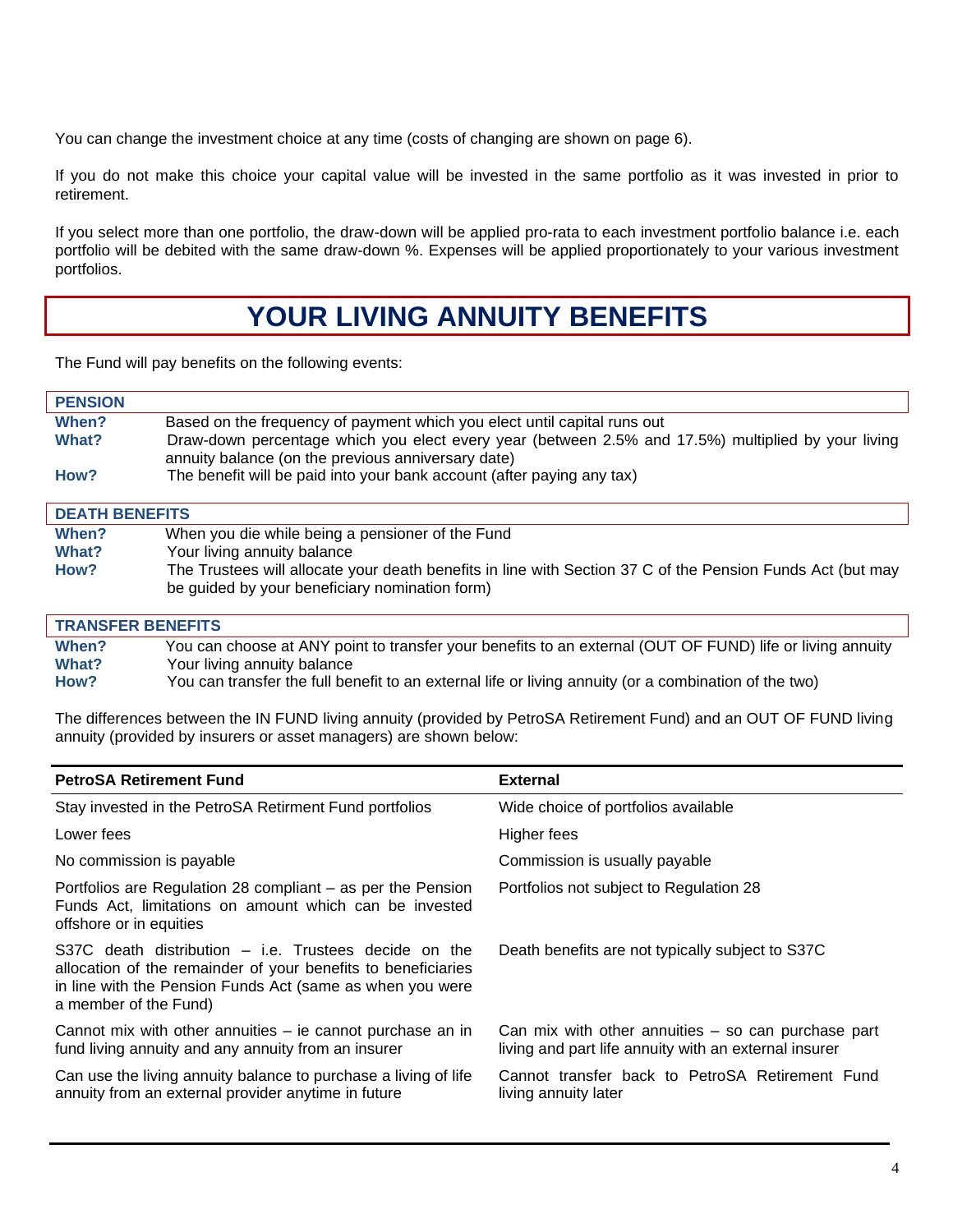### **ABOUT THE PETROSA RETIREMENT FUND**

- **Exablished on 1 February 1996.**
- $\blacksquare$  Membership of the Fund is compulsory for all employees

### **MISSION AND VALUES**

- **H** Honesty the Fund will always act towards its members in a transparent and honest manner
- **E** Empowerment the Fund has a focus on providing members with education which aims to empower members to understand their benefits and make the right decisions
- Innovation the Fund aims to be at the forefront of developments in the retirement fund industry

#### **GOVERNANCE**

The Fund is separate from the Employer and is managed by the Board of Trustees.

The Board of Trustees =

- $\blacksquare$  4 individuals elected by members of the Fund + 4 individuals appointed by the Employer
- $\blacksquare$  Term of 3 years
- Meets 4 times a year
- **Responsibilities are to run the Fund in the best interest of the members and manage the Fund in terms of the Rules** and applicable laws

The Rules of the Fund can be obtained from the Principal Officer on request – details below

#### **COMMUNICATION**

More information is provided via the following:

- **Fund Website for all Fund information: [www.petrosaretirementfund.co.za](http://www.petrosaretirementfund.co.za/)**
- $\blacksquare$  Newsletters will be issued quarterly
- **PF** Presentations and workshops are held regularly. Please attend these to learn more!
- **Benefit statements showing your benefits will be issued annually towards the end of March**
- Alexander Forbes Online facility where you can check your own information on a real time basis and access various tools and calculators: www.alexanderforbes.co.za
- **Fund Rules can be obtained from the principal officer (details below) or from the Fund website.**

### **QUESTIONS OR QUERIES- PLEASE CONTACT:**

| The Principal Officer: | <b>Reinhard Buhr</b>                             |
|------------------------|--------------------------------------------------|
| Address:               | 151 Frans Conradie Drive, Parow, 7500, Cape Town |
| Telephone:             | (021) 929 3133                                   |
| E-Mail:                | reinhard.buhr@petrosa.co.za                      |

#### **CHANGE IN ADDRESS OR PERSONAL DETAILS**

Please notify the Human Capital department in writing.

| Cape Town (and Tzaneen, Bloemfontein and SFF): | Mossel Bay (and offshore and Voorbaai): |
|------------------------------------------------|-----------------------------------------|
| <b>Reinhard Buhr</b>                           | Dorothy Cedras                          |
| $(021)$ 929 3133                               | $(044)$ 601 2540                        |
| reinhard.buhr@petrosa.co.za                    | dorothy.cedras@petrosa.co.za            |